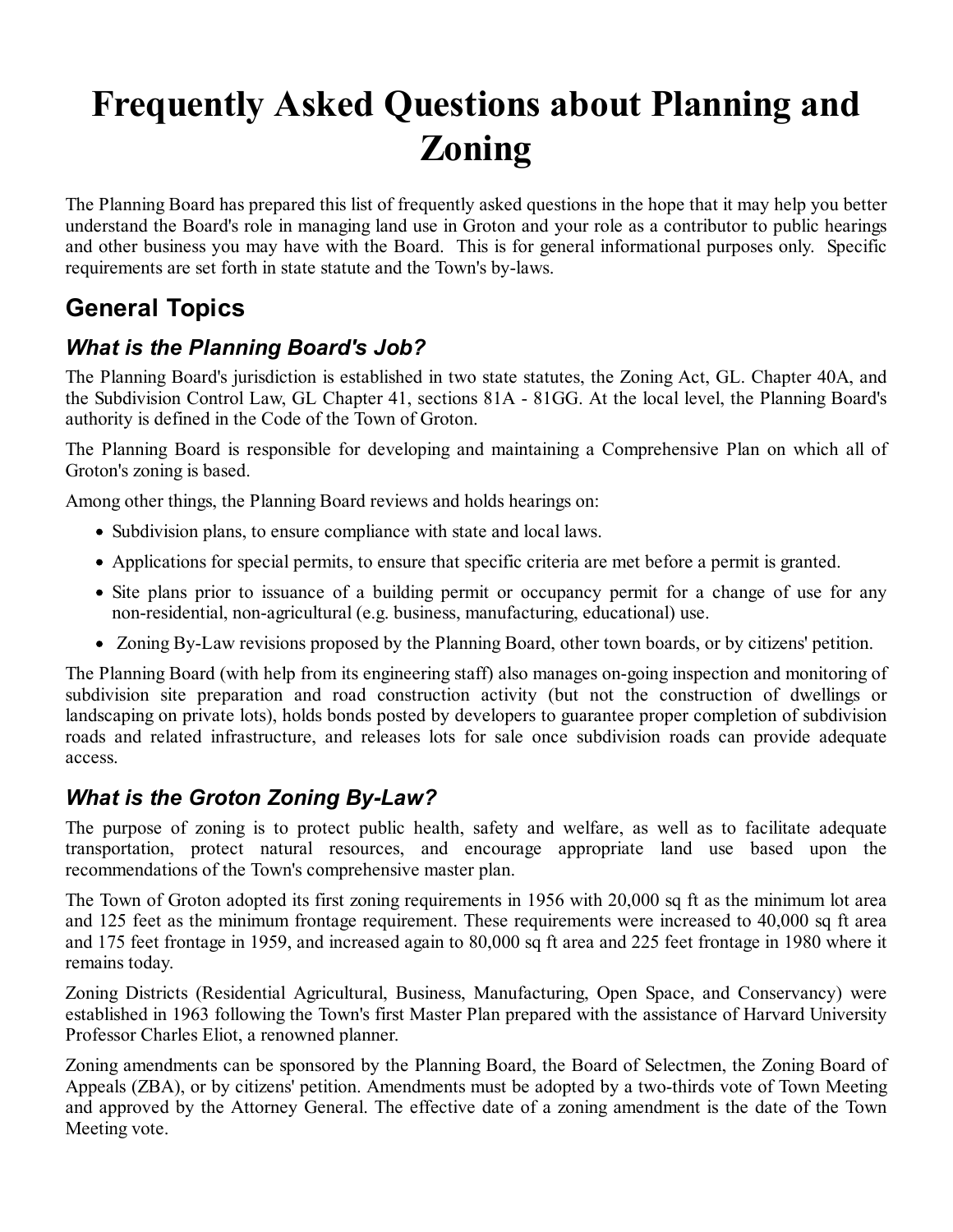#### What types of zones are there in Groton?

Groton's zoning districts include Residential-Agricultural (R-A), Residential Business (R-B), Business (B-1), Manufacturing (M-1), Open Space (O), and Conservancy (C). The intentions of the zoning districts are defined in the Zoning By-law.

#### How does land in Groton get rezoned?

Land is rezoned under the same procedure as a zoning amendment. The rezoning can be initiated by the Planning Board, the Board of Selectmen, the Zoning Board of Appeals, or citizens' petition. The rezoning requires a two-thirds vote of Town Meeting and approval by the Attorney General.

#### Can the Planning Board grant a variance or waive a zoning requirement?

No, the Planning Board cannot grant a variance. The ZBA is the only Board that has the power to grant zoning variances.

#### What are the Subdivision Regulations?

The Subdivision Regulations establish application procedures, performance guarantee requirements and construction standards for new subdivisions. Subdivision Regulations are intended to be guidelines that help developers provide plans that the Planning Board and its engineering staff can work with, and that meet basic construction standards established by the Board and its engineering staff.

Subdivision Regulations can be created, abolished, or modified by a majority vote of the Planning Board after a Public Hearing has been held. Applicability of individual Subdivision Regulations to any subdivision plan can be waived or modified by the Planning Board if, in the opinion of the Board and its engineering staff, such waivers or modifications do not have an adverse impact on the design, safety, serviceability, or aesthetics of the subdivision.

#### How does the Planning Board ensure satisfactory completion of subdivision plans?

The Planning Board holds performance bonds to guarantee satisfactory construction of subdivision roads and drainage systems. The Board releases lots for sale and building permit issuance only when a performance bond is in place. The Board reduces the amount of funds held in the bond as work is completed. The Board will not vote to release the bond until all work is completed to the satisfaction of the Board and its engineer and after the improvements are exposed to one full winter. Final bond release is required before a road can be accepted as a public way.

## Public Hearings

## What is a Public Hearing?

State statute requires that the Planning Board hold a duly-advertised public hearing on zoning amendments, special permit applications, and definitive subdivision plans. Public hearings are not required for Approval Not Required (ANR) plans, site plan review, preliminary subdivision plans, or informal discussions. After the public hearing is closed, the Planning Board must determine whether an application is consistent with the Zoning By-law and Subdivision Regulations, if applicable.

## Why was (or wasn't) I notified about this hearing?

At least two weeks before the opening of any Public Hearing, The Planning Board notifies owners of property that lies within 300 feet of the parcel that is the subject of the hearing. The Board also notifies other Town departments and the planning boards of eight abutting communities. All public hearing notices are published in The Groton Herald or other local papers for two weeks with the first notice at least 14 days prior to the public hearing as required by State law.

If you did not receive notice, either your property is located more than 300 feet from the parcel that is the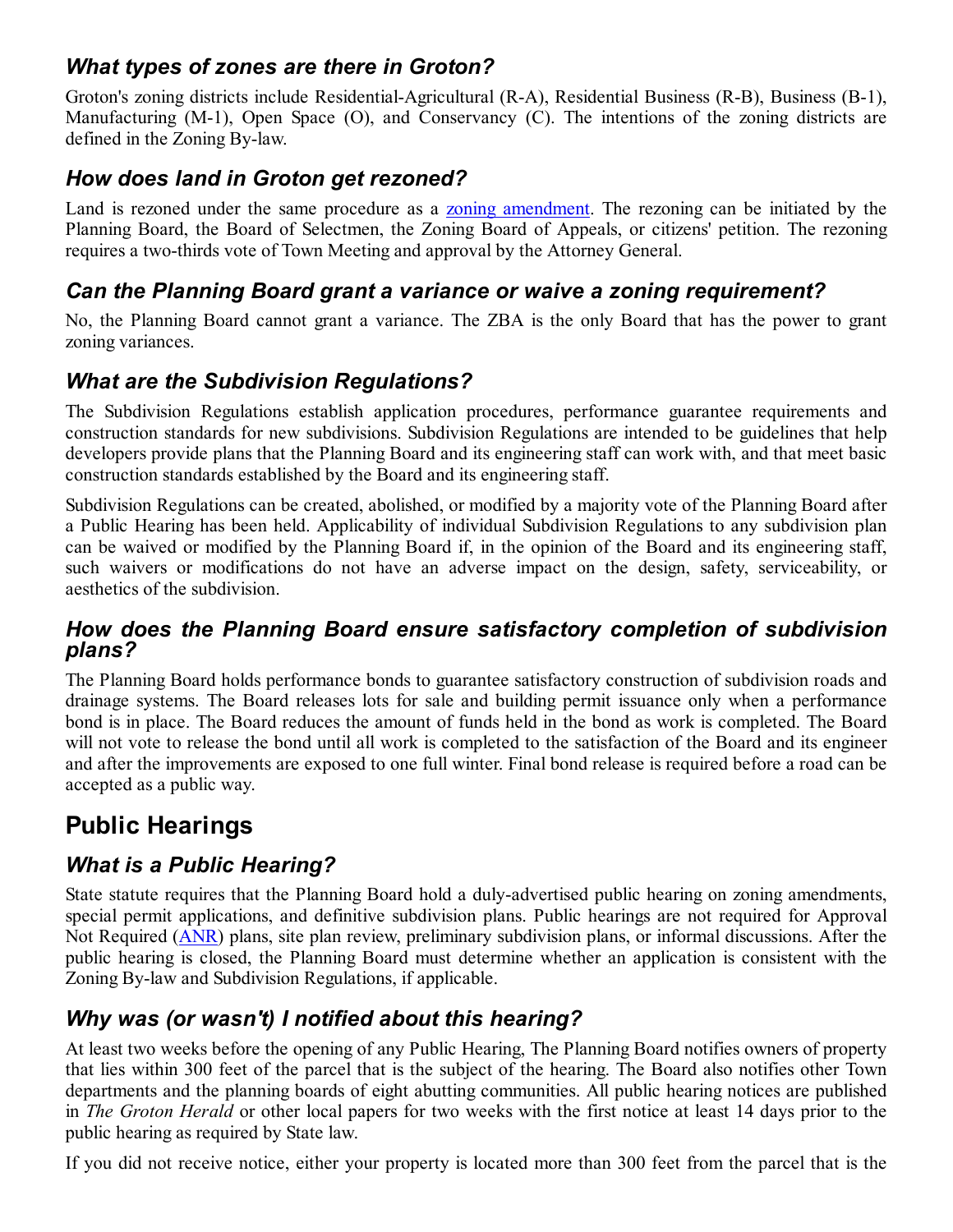subject of the hearing, or this is a continuation of a hearing for which you should have received notice. If you purchased property recently, the notice of the public hearing may have been sent to the previous owner. The Town's records are updated when the Registry of Deeds forwards the recording information to the Town. This usually takes about three months.

### Will I be notified if there are additional meetings on this topic?

The Planning Board is not required to advertise or send notices about public hearing continuations. You may call the Planning Board office at (978) 448-1105 to find out when a topic is on the agenda or you may let the Planning Administrator know if you wish to be notified of a particular matter.

### How long does the hearing take?

The public hearing normally runs between 30 to 90 minutes on the first night. Most public hearings are continued by a vote of the Board to a later date for more information. Some hearings can be continued several times before they are closed.

#### When will I get a chance to speak?

The Board will recognize anyone in attendance who wishes to speak. Normally, the Board will hear a presentation from the applicant, hear any comments from other town boards or officials, then ask questions of the applicant before opening the hearing to public comment. If you wish to speak, the Board respectfully requests that you:

- Raise your hand and wait until you are recognized by the Chairperson.
- Identify yourself before speaking, so that your comments may be correctly attributed in the minutes.
- Address your comments to the Board, not to the applicant or any other attendee.

#### What issues are appropriate to speak about?

This is your opportunity to ask questions or make comments about the proposed project. The Board is especially interested in comments from residents who are familiar with the condition and history of the parcel in question, conditions and traffic patterns of roads that would be affected by the proposed development, and who may have pertinent information about the parcel that might not be known to the applicant or the Board. The Board encourages you to submit your comments in writing before the hearing in addition to (or in lieu of) attending the hearing in person.

Please try to limit your questions and comments to areas under the Planning Board's jurisdiction including density, road adequacy, drainage, traffic, zoning compliance, and other land-use issues.

This information is important in the decision-making process. Do not hesitate to submit photographs if you feel they would be helpful.

## Subdivision and ANR Plans

## What is an "Approval Not Required" (ANR) plan?

A lot that has 80,000 square feet of area and 225 feet of frontage on an existing public way does not need Planning Board approval to be used as a building lot. Such lots are usually the subject of "Approval Not Required" (ANR) plans. When the Board reviews an ANR plan for a building lot, it first determines whether the plan shows a lot with adequate area and road frontage, and determines whether the road frontage provides adequate access to the lot. If these conditions are true, the Board must endorse the plan with a notation that Planning Board approval is not required. An ANR plan may also be submitted to show changes to property lines between lots or parcels even if these parcels do not meet the requirements for building lots.

#### What is a subdivision?

A subdivision plan shows the division of a parcel or parcels of land into two or more lots for building purposes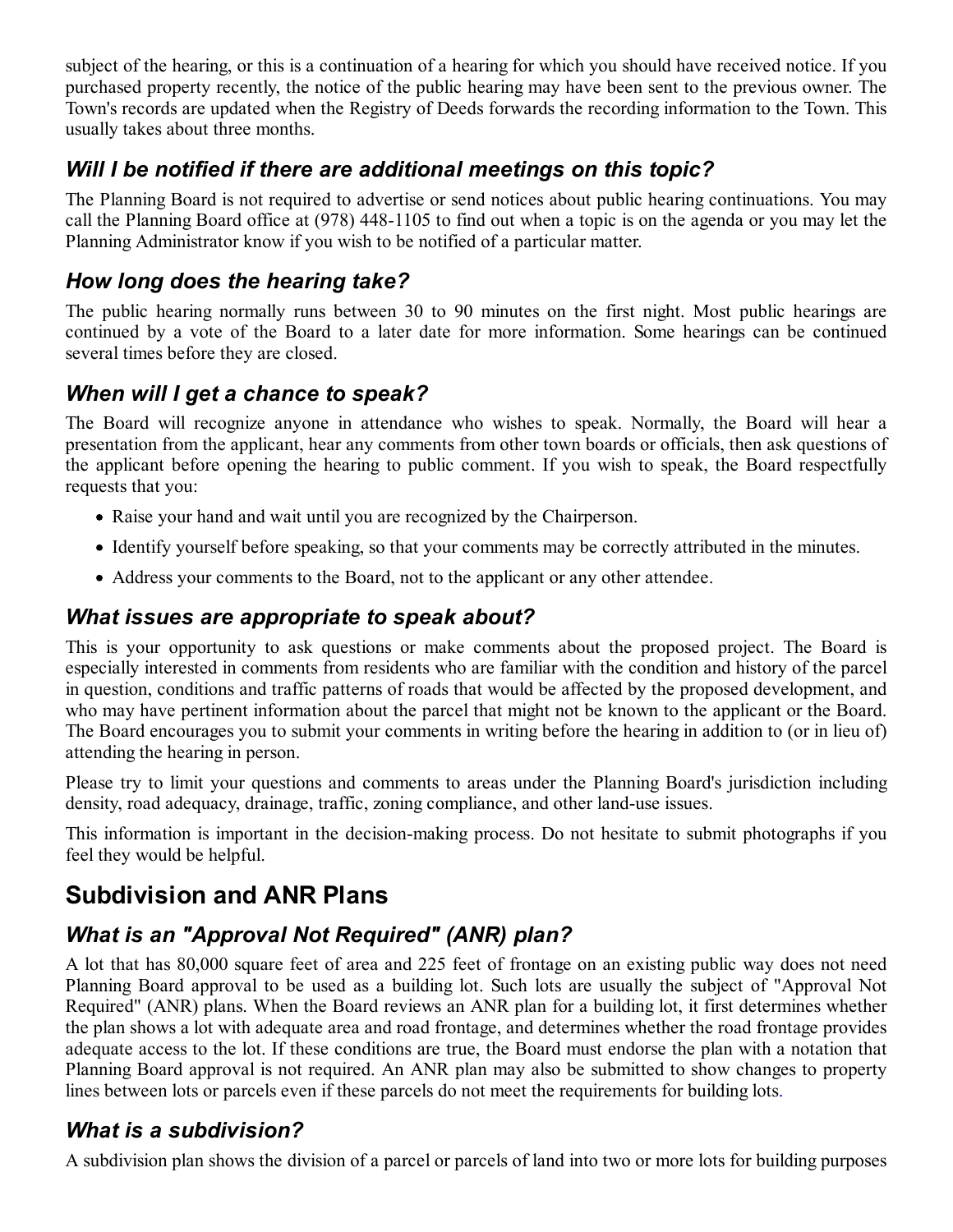and usually shows a proposed road to be constructed that will provide frontage for the lots. Prior to submitting the required definitive plan, an applicant may submit a preliminary plan for review by the Board and its engineering staff.

Conventional subdivision plans consist of lots that meet the minimum requirements for area, road frontage, and other criteria specified in the zoning by-law. The Planning Board reviews conventional subdivision plans to ensure that all lots meet these requirements, and that the road and drainage systems are designed as specified in the subdivision regulations. If these criteria are met, the Planning Board must approve the plan.

#### Why do some subdivisions require a special permit?

Certain provisions of the zoning by-law allow subdivisions with smaller lots sizes and less road frontage than what is required for a conventional subdivision. These provisions can only be used if the Planning Board grants a special permit to the applicant. The Board can grant the special permit only after holding a public hearing and preparing written findings that the proposed plan will not have adverse effects on the town or the neighborhood. Special permits are required for:

- Major Residential Developments. This designation applies to any plan that creates more than six new lots.
- Flexible Development plans and Cluster Development plans. Plans submitted under the Flexible or Cluster provisions of the Zoning By-Law allow the applicant to create the same number of lots as could be created under conventional rules but with smaller lot sizes (as small as 40,000 sq ft) and less frontage (as little as 100 Ft). In return for these concessions, Flexible and Cluster developments are required to provide one "affordable" (as defined by state law) dwelling unit or lot for every ten market-rate dwelling units or lots in the subdivision, and are also required to set aside and permanently restrict significant open space.
- Hammerhead Lots. Hammerhead lots must have a minimum of five acres area, 40 feet of frontage, a 200 foot setback, and are limited to single-family use. Frontage for hammerhead lots can be on an existing public way or on a new subdivision road.

## Other Kinds of Plans

#### Site Plans

A site plan must be submitted to the Planning Board for review of any non-residential or non-agricultural construction which requires a building permit, occupancy permit for a change of use, or changes to a parking area. Site plan review is an administrative process that does not require a public hearing or notice to abutters.

#### Concept Plans for Planned Multifamily Development

Planned Multifamily Development applies to multifamily projects with multiple dwelling units in a single structure or multiple structures on a parcel of land in one ownership such as a condominium association. Such developments require approval by a two-thirds vote of Town Meeting and a special permit from the Planning Board to determine consistency with the concept plan approved by Town Meeting.

#### **Deadlines**

**Special Permit Applications** - The Zoning Act requires that the Board hold a public hearing within 65 days of the submission of the application. The Board then has 90 days after the public hearing to vote and file its decision with the Town Clerk. If the Board does not file its decision with the Town Clerk by the statutory deadline, the application will be approved by default.

**Subdivision Plans** - The Subdivision Control Law requires that the Board hold a public hearing, vote, and file its decision within 90 days of the submission of the application. Again, failure to file the decision with the Town Clerk by the deadline results in approval of the plan by default.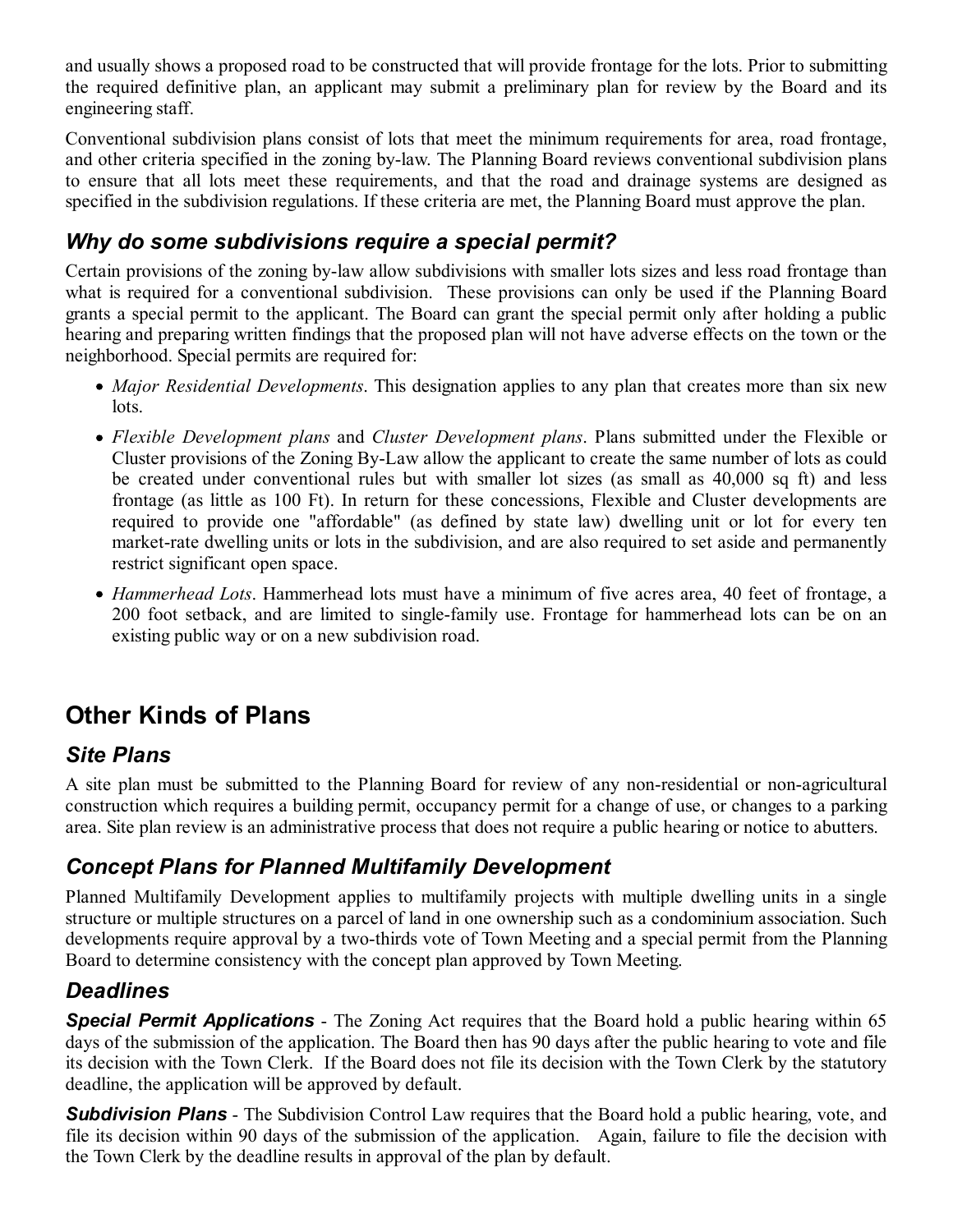**ANR Plans** - The Subdivision Control Law requires that the Board act on an application for an Approval Not Required plan within 21 days of the date of submission of the plan.

**Site Plans -** The Zoning By-Law requires that the Board act on a Level I site plan in 30 days and a Level II site plan in 45 days.

When more information and time are necessary, applicants usually request that the Planning Board grant an extension of the deadline. The Board normally grants the requested extension.

### Concerns Abutters May Have

#### I am concerned that the proposed development will affect my well.

The Board of Health has jurisdiction over private wells. Please contact the Board of Health with your concerns.

#### I am concerned that the proposed development will be built on land that doesn't perc.

The Board of Health has jurisdiction over percolation and deep hole testing, reviews and approves sewage disposal system design plans, and inspects construction for compliance with the approved plan.

#### I am concerned that the proposed development will have an adverse impact on wetlands.

The Conservation Commission reviews all work within 100 feet of wetlands or 200 feet of perennial streams and rivers as defined in the Wetlands Protection Act or local Wetlands Protection By-Law. Please contact the Conservation Commission with your concerns.

#### I am concerned that the proposed development will create a drainage or runoff problem on my property.

The Planning Board's engineering staff reviews plans and drainage calculations to be sure the plan is designed to produce no net increase in runoff from the property onto abutting lands or public ways.

#### I am concerned that the proposed development will create additional lighting that will shine on my property.

The Planning Board reviews lighting on non-residential developments as part of site plan review and requires that lighting not glare onto abutting properties or the public way. The Planning Board has no authority to regulate lighting on residential lots.

#### I am concerned that the proposed development will create noise, dust, and unsafe conditions while it is under construction.

Subdivision regulations and other town ordinances place strict controls over many aspects of subdivision construction and earth removal. The Planning Board along with its consulting engineer and the Zoning Enforcement Officer have the authority to regulate work in progress on subdivisions and non-residential construction sites. Please notify the Planning Administrator if you feel a violation has taken place.

#### I was always told that the parcel being proposed for development was unbuildable.